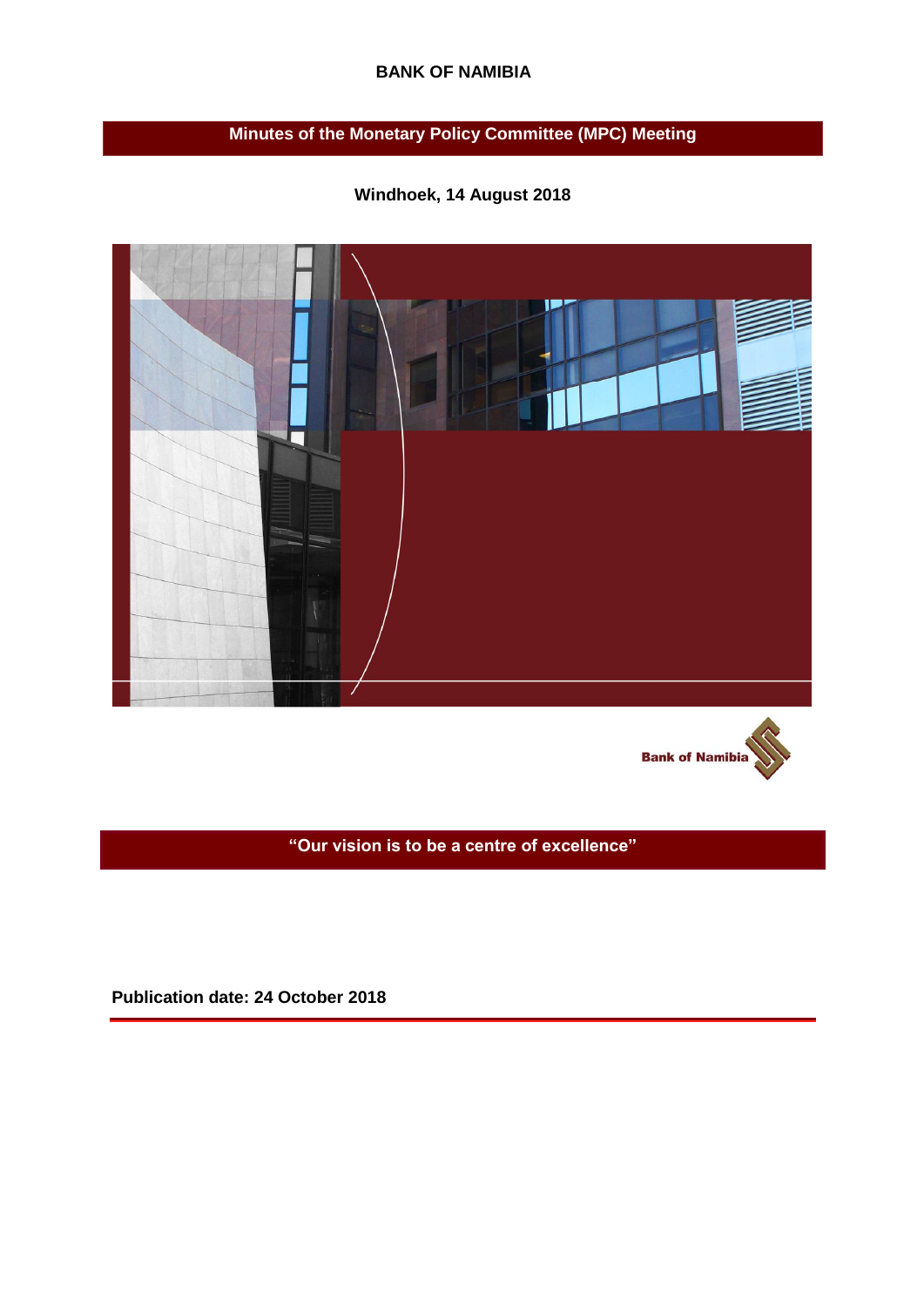# **Minutes of the Monetary Policy Committee (MPC) Meeting held on the 14th of August 2018**

These are the minutes of the Monetary Policy deliberations at the meeting of the Bank of Namibia MPC held on the 14<sup>th</sup> of August 2018.

Monetary policy decisions are taken by the MPC in accordance with the Monetary Policy Framework of the Bank of Namibia published in 2008. The MPC meets on a bi-monthly basis and the minutes of its meetings are released on the day following the next MPC meeting. The minutes are also available on the website of the Bank at: [http://www.bon.com.na.](http://www.bon.com.na/)

#### **MPC MEMBERS PRESENT**

| lipumbu Shiimi           | Governor (Chairperson)                       |
|--------------------------|----------------------------------------------|
| Ebson Uanguta            | <b>Deputy Governor</b>                       |
| Emile Van Zyl            | <b>Technical Advisor: Governor's Office</b>  |
| Emma Haiyambo            | Director: Strategic Communications & FSD     |
| <b>Florette Nakusera</b> | Director: Research Department (RD)           |
| Nicholas Mukasa          | Director: Financial Markets Department (FMD) |
| Johan van den Heever     | <b>Technical Advisor: RD</b>                 |

#### **APOLOGIES:**

None

#### **OTHERS PRESENT**

Postrick Mushendami (Deputy Director: RD); Israel Zemburuka (Deputy Director: Corporate Communications); Sanette Schulze Struchtrup (Deputy Director: RD); Helvi Fillipus (Deputy Director: FMD); Gerson Kadhikwa (Technical Expert: RD) Saara Kashaka (Senior Economist: RD); Christian Phillipus (Senior Economist: RD); Rehabeam Shilimela (Senior Economist: RD); Daisy Mbazima (Senior Economist: RD); Mukela Mabakeng (Senior Economist: RD); Elifas Iiyambula (Economist: RD); Jaungura Kaune (Economist, RD).

#### **SECRETARY**

Victoria Manuel (Economist: RD)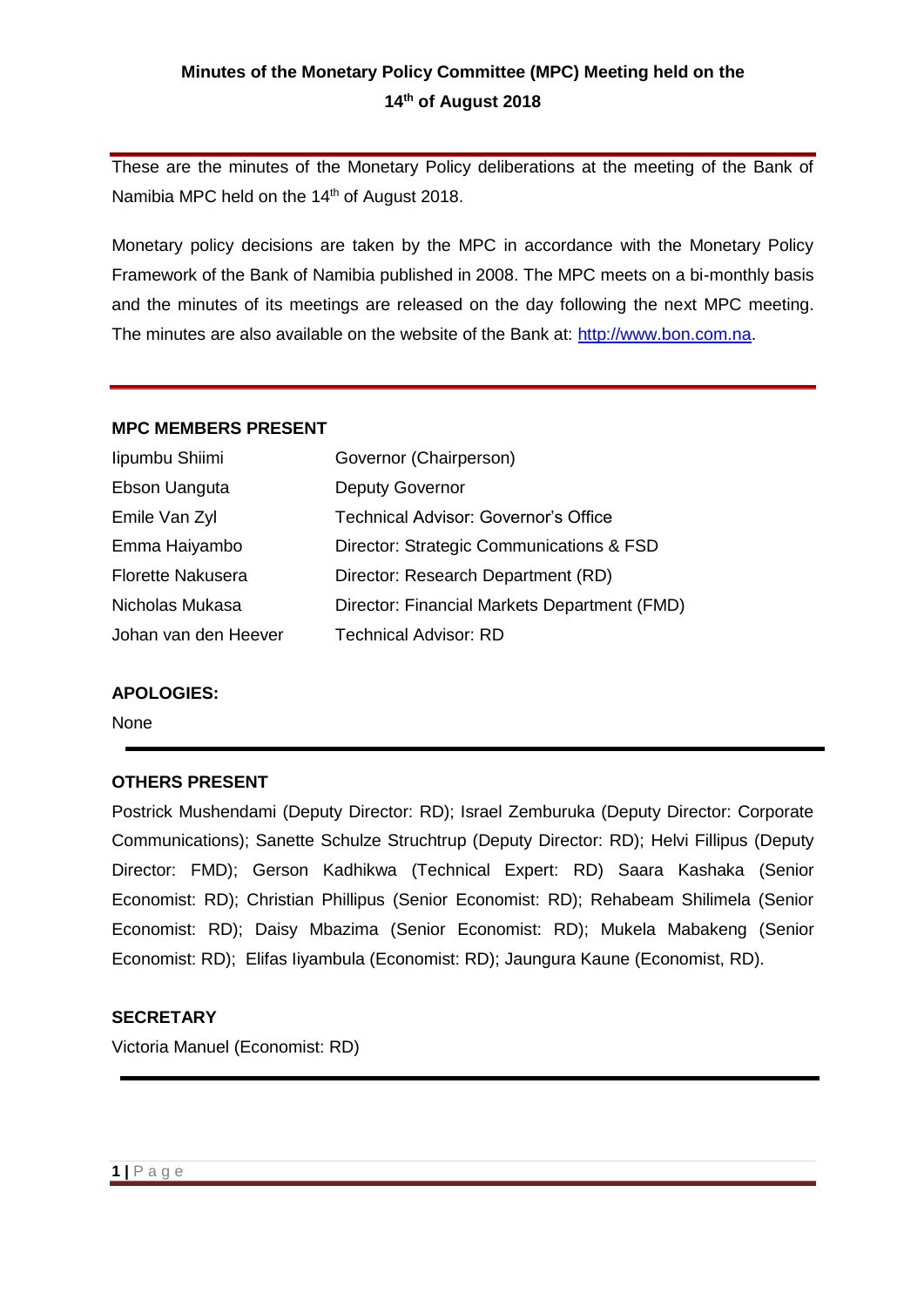## **GLOBAL ECONOMY**

- **1. The MPC was informed that global economic activity moderated during the first quarter of 2018.** Growth was mainly dragged down by slower growth recorded in Advanced Economies (AEs), such as the UK, Euro Area, and Japan, for the most part due to lower consumer spending and industrial production. Economic activity in the Emerging Market and Developing Economies (EMDEs) presented a mixed picture during the first quarter of 2018. Russia and India registered a higher growth rate during the first quarter of 2018, while China's growth remained the same as the last quarter of 2017. The economies of Brazil and South Africa, however, recorded slower growth during the same period. Going forward, global real GDP is projected to grow by 3.9 percent in 2018, slightly higher than 3.7 percent recorded in 2017. The projected growth is expected to be driven by favourable financial conditions and strong investment in both AEs and EMDEs. The MPC was further updated about risks to the global outlook, which include amongst others, increased levels of trade protectionism, geopolitical tensions as well as the global impact of monetary policy normalisation.
- **2. The MPC noted that inflation rates in the monitored AEs and EMDEs varied in June 2018**. Among the AEs, inflation increased in the US, UK and the Eurozone but remained unchanged in Japan during June 2018. In the EMDEs, inflation rates increased in Brazil, India, South Africa and China while it declined in Russia and Angola during the same period.
- **3. Since the June MPC meeting, international prices of Namibia's key mineral export commodities have declined, with the exception of uranium.** The US Dollar spot prices of most of Namibia's mineral export commodities have declined somewhat over the two months since the June MPC meeting. However, the uranium spot price has increased by 13.8 percent to US\$25.78 per pound during this period. The price of Brent crude oil on balance declined somewhat to around US\$72.70 per barrel on the day before the MPC meeting.
- **4. The MPC also noted that, over the past two months, benchmark interest rates have remained unchanged in most monitored AEs and EMDEs.** Most central banks in both the AEs and EMDEs left their policy rates unchanged at their monetary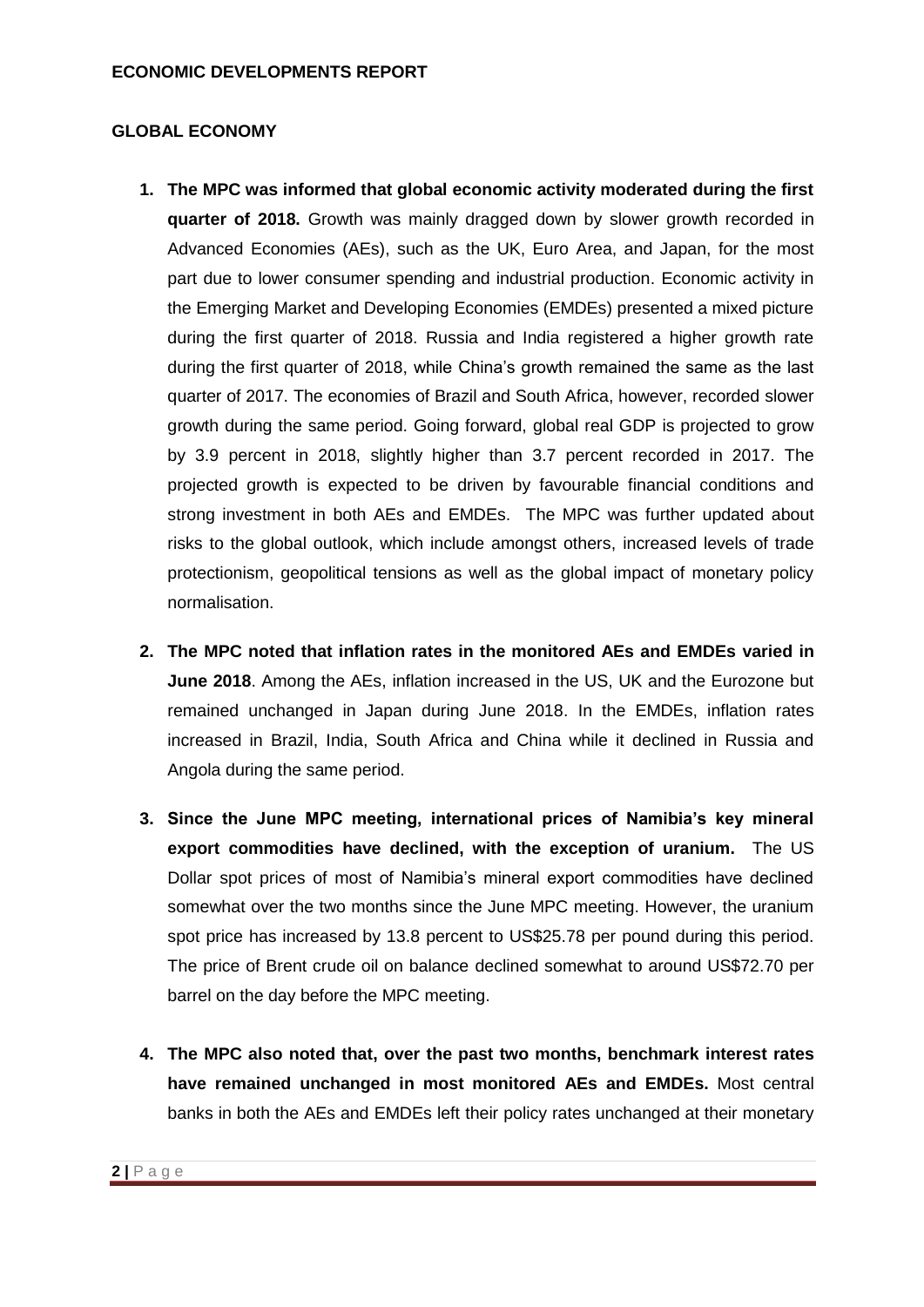policy committee meetings during June, July and early August 2018, except for central banks in the US, UK and India who raised their key policy rates.

**5. In summary, the MPC noted the recent developments in the global economy, including the risks to the global outlook, and deliberated on these matters.** The MPC members reflected on the slower growth observed in the AEs and expressed concerns about the growing divergence between the AEs and the EMDEs. MPC members also deliberated on the recent depreciation of the South African rand and its pass through to inflation. With regards to the commodity prices, the MPC members welcomed the good news of improvement in uranium prices, although this could still be too early to signal a sustained positive trend in uranium prices.

## **DOMESTIC ECONOMY**

- **6. A report on the developments in the domestic economy was presented to the MPC and covered sectoral performances, the economic outlook update, private sector credit extension (PSCE), inflation and international reserves.**
- **7. The MPC noted that domestic economic activity improved during the first half of 2018 relative to the corresponding period of 2017.** The improved activity was mainly observed in the mining, as well as transport and communication sectors. The improved activities in the mining sector were mainly due to an increase in the production of diamonds and uranium, while increased cargo volumes and an increase in value addition for the communications' subsector boosted the transport and communication sector. On the contrary, activity in the wholesale and retail trade as well as manufacturing sectors, however, declined during the same period.
- **8. Namibia's overall inflation rate declined during the first half of 2018, compared to the corresponding period during 2017.** Annual inflation declined to 3.7 percent in the first six months of 2018, from 7.0 percent during the corresponding period of 2017. The decline in inflation was mainly due to a significant deceleration in inflation for food and non-alcoholic beverages as well as housing during June 2018. This was mainly on account of improved agricultural production, a favourable exchange rate and slower inflation for rental payments. On a monthly basis, the inflation rate rose marginally to 4.0 percent during June 2018, from 3.8 percent in May.